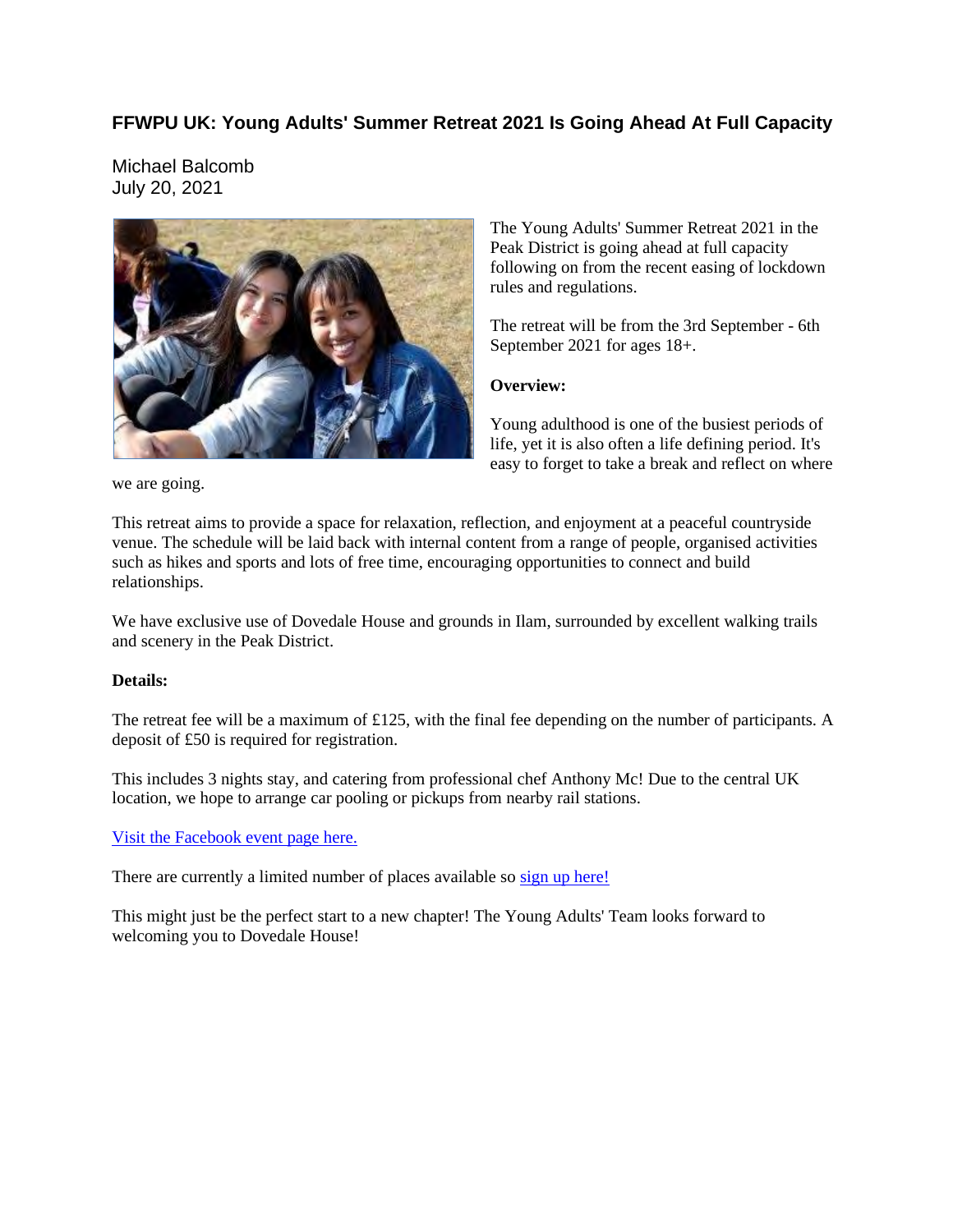

# Young Adults' Peak District Retreat 2021

Event Dates: September 3rd-6th, 2021

Event Address: Dovedale House, Ilam, Ashbourne DE6 2AZ

A £50 deposit is required to secure your place. Should the social distancing restrictions change, or for whatever reason the retreat gets cancelled, we will fully refund the deposit. Total fee is a maximum of £125 (number of participants dependant) which includes the deposit.

\* Required

| First name*          |  |
|----------------------|--|
| Your answer<br>田     |  |
|                      |  |
| Surname*             |  |
| Your answer          |  |
|                      |  |
| Date of birth *      |  |
| Date                 |  |
| $\blacktriangledown$ |  |
| Email *              |  |
|                      |  |
| Your answer          |  |
|                      |  |
| Contact number *     |  |
| Your answer          |  |
|                      |  |